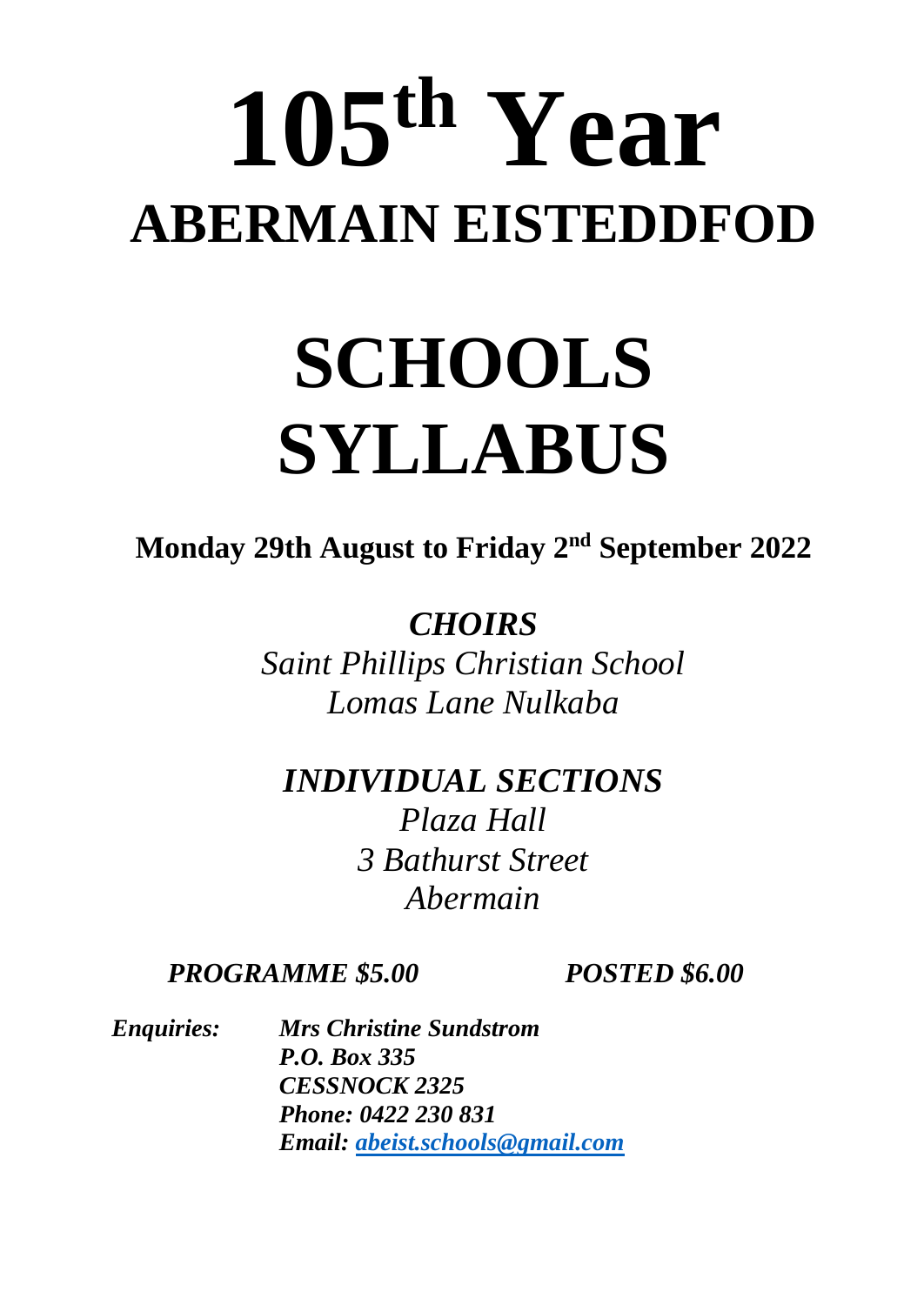## **Abermain Eisteddfod Officials:**

PRESIDENT: Mr Warren Parsons

VICE PRESIDENT: Mr Brad McBlane

SECRETARY: Mrs Moya Waters P.O. Box 335 CESSNOCK NSW 2325 Phone: 0406 409 804 E-mail [abermaineisteddfoddance@gmail.com](mailto:abermaineisteddfod@gmail.com) TREASURER: Mrs Catherine Parsons

## ASSIST. SECRETARY

**DIRECTOR OF SCHOOL: Mrs Christine Sundstrom PO Box 335 Cessnock NSW 2325 Phone: 0422 230 831 Email – [abeist.schools@gmail.com](mailto:abeist.schools@gmail.com)**

COMMITTEE: Mesdames A. Cochrane, R. Davies, N. Dorn, K. Gunther, K. Gunther, R. Leigh, D. White, P. Woods, Mr S. Gunther.

LIFE MEMBERS: Mesdames N. Williams, M. Apthorpe, C. Parsons. Mr W. Parsons

### *RULES APPLYING TO THE SHOOLS EISTEDDFOD PLEASE NOTE THE FOLLOWING:*

- **Adult voices should not be part of any School Choir. (There are age limits)**
- **The Official Accompanist is not available for the School Eisteddfod.**
- **The Adjudicator's decision is final.**
- **Section numbers are required when entering.**
- **Junior High Choirs is to and including Year 10.**
- **Entries will only be accepted through the school the student is attending.**
- **Owing to the time factor in "Own Choice" selections of any great length the playing of repeats is not advised**
- **To assist the Adjudicator copies of all items to be performed are required.**
- **Junior Primary is 10 years & under, Infants 8 years & under.**
- **A First prize will be awarded in a section with up to seven (7) competitors**
- **A Second Prize with eight (8) to eleven 11 competitors**
- **A Third Prize in sections with Twelve (12) or more competitors**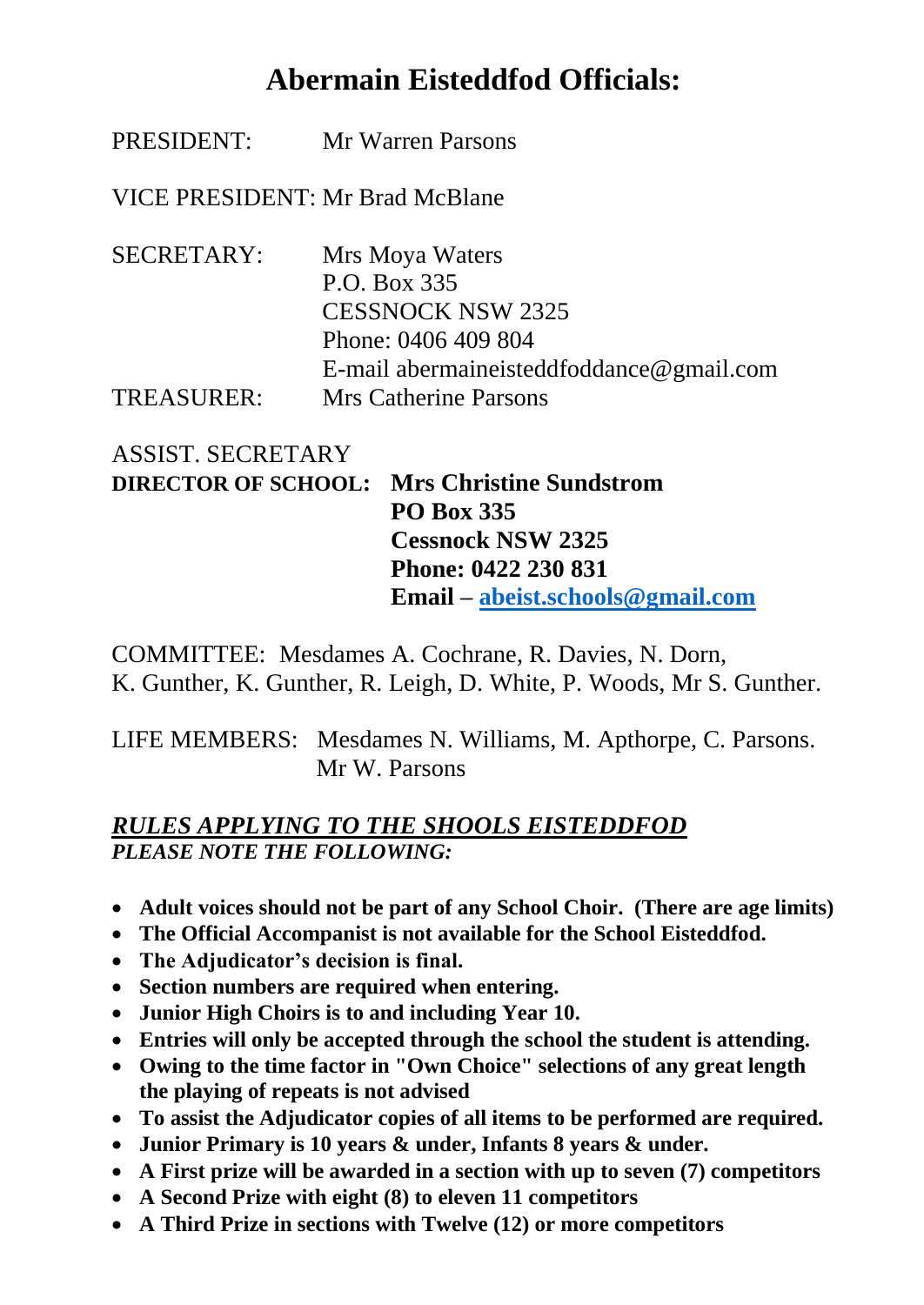## **SCHOOL CHOIRS First** *Prize \$250*

Entry fee \$30.00 **Two** Own Choice Items *(a) Any Song by an Australian Composer (b) Unison 0r Part Song* Section 1. High School or Senior Primary Section 2. Junior Primary Section 3. Infants

#### **HYMN SINGING** *First Prize \$150*

*Entry fee \$30.00 One Own Choice Item* Section 4. High School or Senior Primary Section 5. Junior Primary Section 6. Infants

#### **VERSE SPEAKING CHOIRS** *First Prize \$150*

*Entry fee \$30.00 Two Own Choice Item* Section 7. High School or Senior Primary Section 8. Junior Primary / Infants

#### **FOLK GROUPS First** *Prize \$100*

*Entry fee \$30.00 One Own Choice Item* (Limit of 8 voices) NOTE A folk song is one that has been handed down aurally among "the people" from one generation to the next and can be ascribed to no particular composer.

Section 13. High or Primary School

#### **INSTRUMENTAL ENSEMBLE** *First Prize \$100*

*Entry fee \$30.00 Two Own Choice Item* Section 9. High School Instrumental Ensemble (not recorder) Section 10. Senior Primary (not recorder) Section 11. Junior Primary (not recorder) Section 12. Infants (not recorder)

#### **BANDS First** *Prize \$100*

*Entry fee \$30.00 One Own Choice Item* Section 14 Primary/Infants Concert, Military or Brass Bands Section 15. Primary / Infants Percussion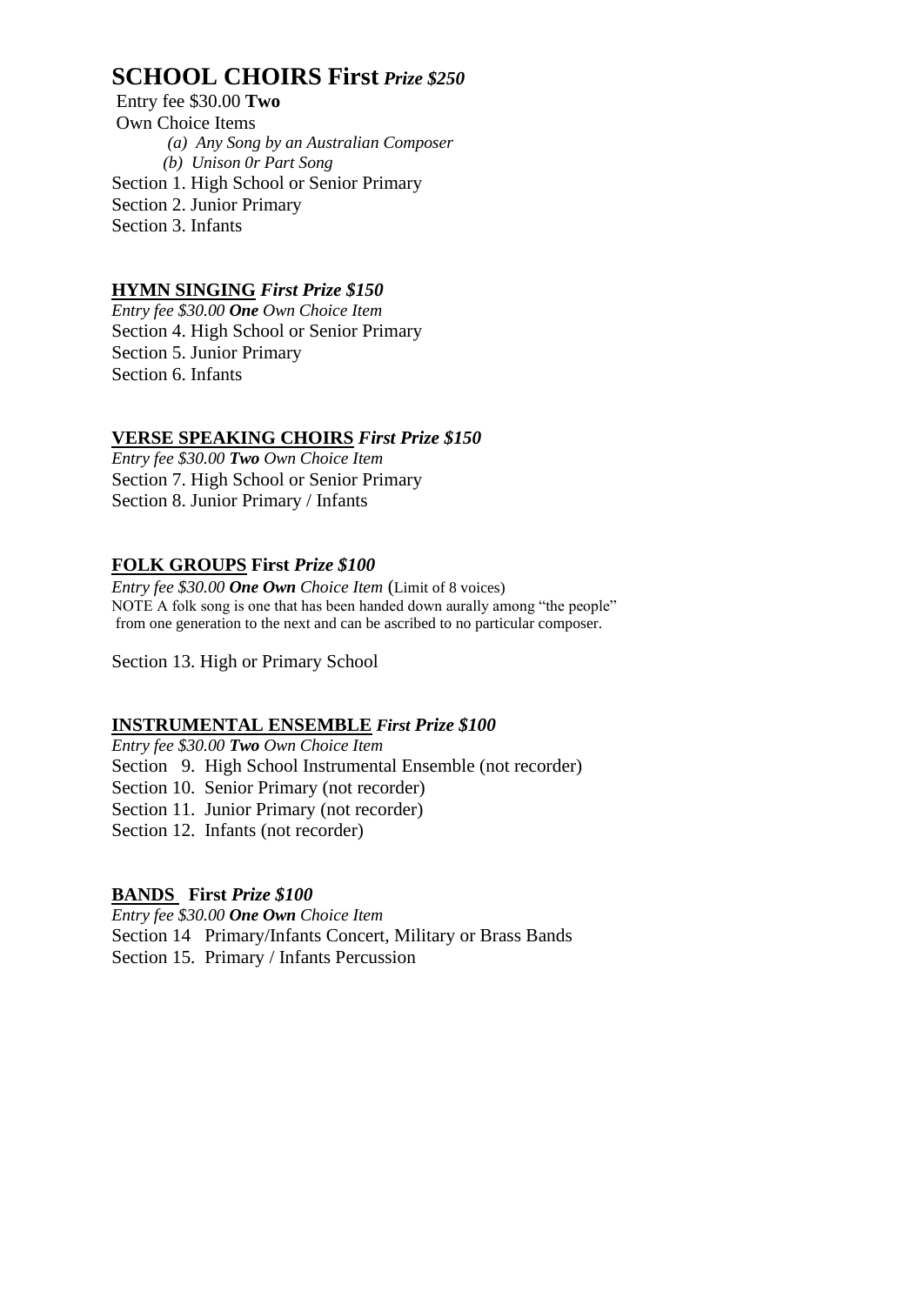#### *INDIVIDUAL NAMES REQUIRED FOR THE FOLLOWING SECTIONS PLEASE*

#### **PREPARED SPEECH** *Entry fee \$10.00*

#### *Time Limit 3 minutes*

- Section 26 15 years & over
- Section 27 14 Years & under
- Section 28. 12 Years & under
- Section 29 10 Years & under
- Section 30. 8 Years & under

#### **BIBLE READING** *Entry fee \$10.00 Readings from Good News Bible*

*Note: As scripture reading is not a Dramatic Performance, the personality of the reader must not overshadow the message. The content of the passage is to be dominant.*

Section 31. 15 Years & over Timothy Chapter 4 verses  $1 - 7$  incl Section 32. 14 Years & under Corinthians Chapter 10 verses 12 - 17 incl. Section 33. 12 Years & under Ephesians Chapter 4 verses 25 – 31 incl. Section 34. 10 Years & under Matthew Chapter 21 verses 23 – 27 incl. Section 35. 8 Years & under Galatians Chapter 6 verses  $1 - 7$  incl.

#### **IMPROMPTU READING** Entry fee \$10.00

| Section 36.          | 15 Years & Over           |
|----------------------|---------------------------|
| Section 37.          | 14 Years & under          |
| Section 38.          | 12 Years & under          |
| Section 39.          | 10 Years & under          |
| $\sim$ $\sim$ $\sim$ | $\cap$ TT $\cap$ $\cap$ 1 |

Section 40. 8 Years & under